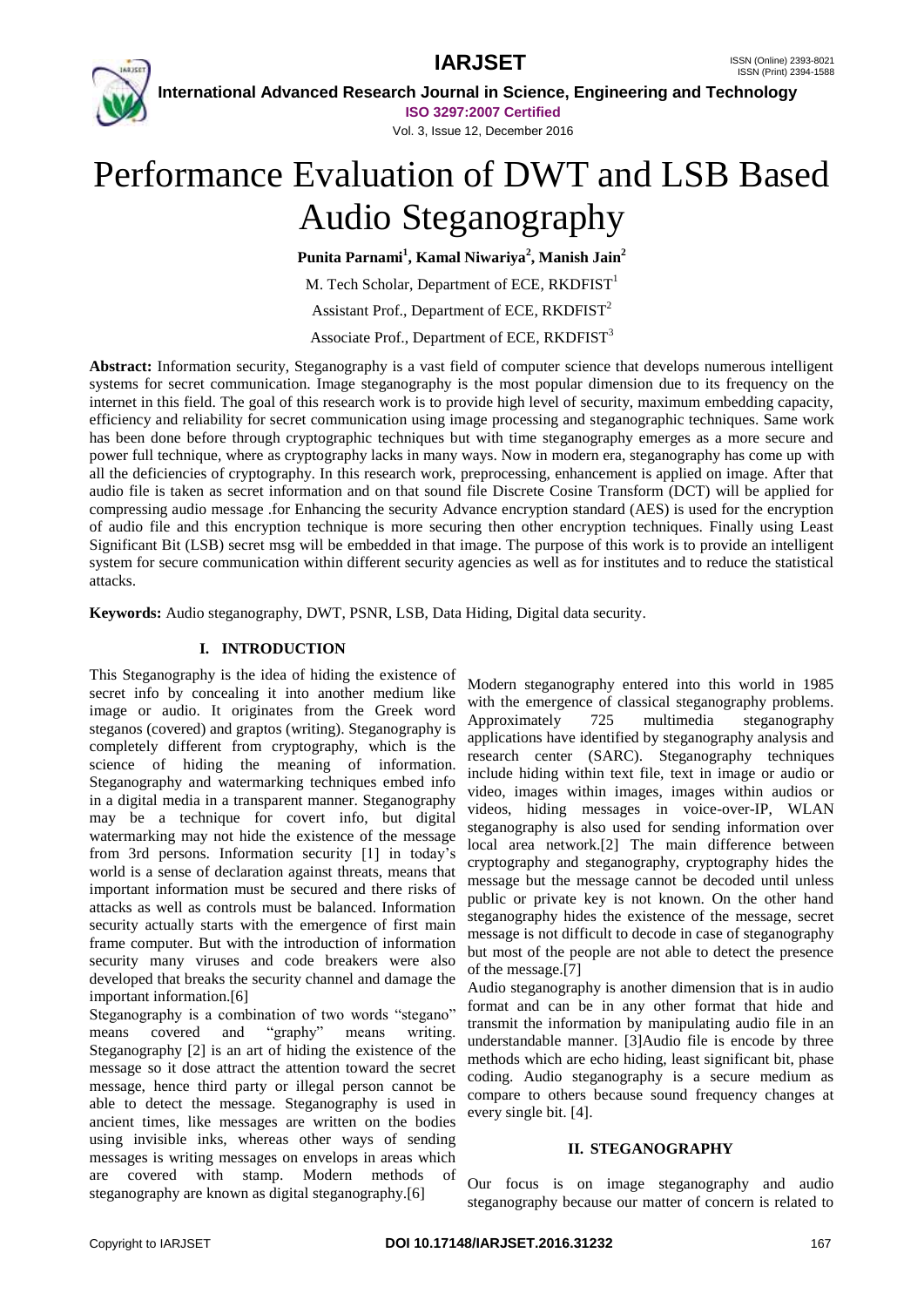

 **International Advanced Research Journal in Science, Engineering and Technology ISO 3297:2007 Certified**

Vol. 3, Issue 12, December 2016

inside an image using Least Significant Bit technique and there's secret info in a carrier medium, then the method has discrete cosine transform. Digital image processing failed. The ways that embeds data in sound files use the techniques like preprocessing, enhancement, works for the properties of the Human auditory system (HAS).[2]. manipulation of an image before embedding the audio file inside the image. [9] After image processing audio file is processed , Compressed using discrete transform and secured using (Advance Encryption Standard) AES algorithm. Advance Encryption standard is the strongest algorithm of cryptography until now, introduced by Vincent Rijmen, Joan Daemen in 1998 by US government. It works for the security of sensitive material of any type using 128, 192, 256 bits of key sizes. For compression of audio file discrete transform is used like DCT, DWT. These transform discard the values of audio file at high frequency without damaging much of file. Least significant bit insertion technique is used for the process. The basic idea of this system is to analyze the embedding of audio file inside an image.[5]

Over the last few years, Steganographers has achieved a lot of success upon hiding secret information or confidential data from intruders. With the emergence of are; image acquisition, preprocessing, enhancement, read modern steganography techniques, new and more power attacks were also developed. Many techniques like, JPEG, Outguess, F5 pixel value differencing etc has been technique, Stego image is retrieved. In preprocessing deployed for secret communication but still in some cases the attackers broke these algorithms easily and retrieve the secret information. F5 algorithm is considered best for embedding high capacity data and better security at the same time. [5] This can reduce the risk of stealing the secret information during transformation but it is time consuming method. The incentive of this research is to provide a strong system to the Steganographers for secure the strongest algorithm for encryption until now. [6] After communication, so that the powerful attackers cannot be encryption audio file is embedded in image using LSB able to break the algorithm. Main goal of steganography is (least significant bit) technique and Stego image is to communicate securely in an entirely imperceptible way retrieved. Now decryption phase, embedded image is and to avoid drawing suspicion to the transmission of a retrieved. Secret data is recovered. Decrypt the audio file; hidden data. It's not only prevents others from knowing convert the audio file from hexadecimal to decimal the hidden data, simply it also prevents others from integer. Retrieve the original audio file.[3]. thinking that the data even exists. Although a

these two dimensions as our topic is to hide audio file steganography technique causes somebody to suspect

#### **III. PROPOSED METHODOLOGY**

The propose approach that uses numerous techniques like thresholding, DCT, LSB, it works with efficiency and supply maximum space at a similar time will increase security level, wherever because the quality of Steganographic image is additionally improved.

The new idea has been proposed for the security of secret information and parties as well. The main goal of this method is to develop an efficient security system for the protection of confidential data during the transformation image, secure the secret file as well as the cover files with strong algorithm. The system consist of two main phases encryption and decryption various stages of encryption and convert audio file, applying compression using DCT transform, Embedding audio in image using LSB stage, if image contain any type of noise, smoothing will be applied to remove noise.[3] Afterwards, in enhancement phase, the visual appearance of the image will be improved using histogram equalization. Proceeding towards audio file, read and compression is performed using DCT (discrete cosine transforms). Now encrypt the audio file using AES (advance encryption algorithm), it is



Fig. 1 Blocks diagram for audio steganography.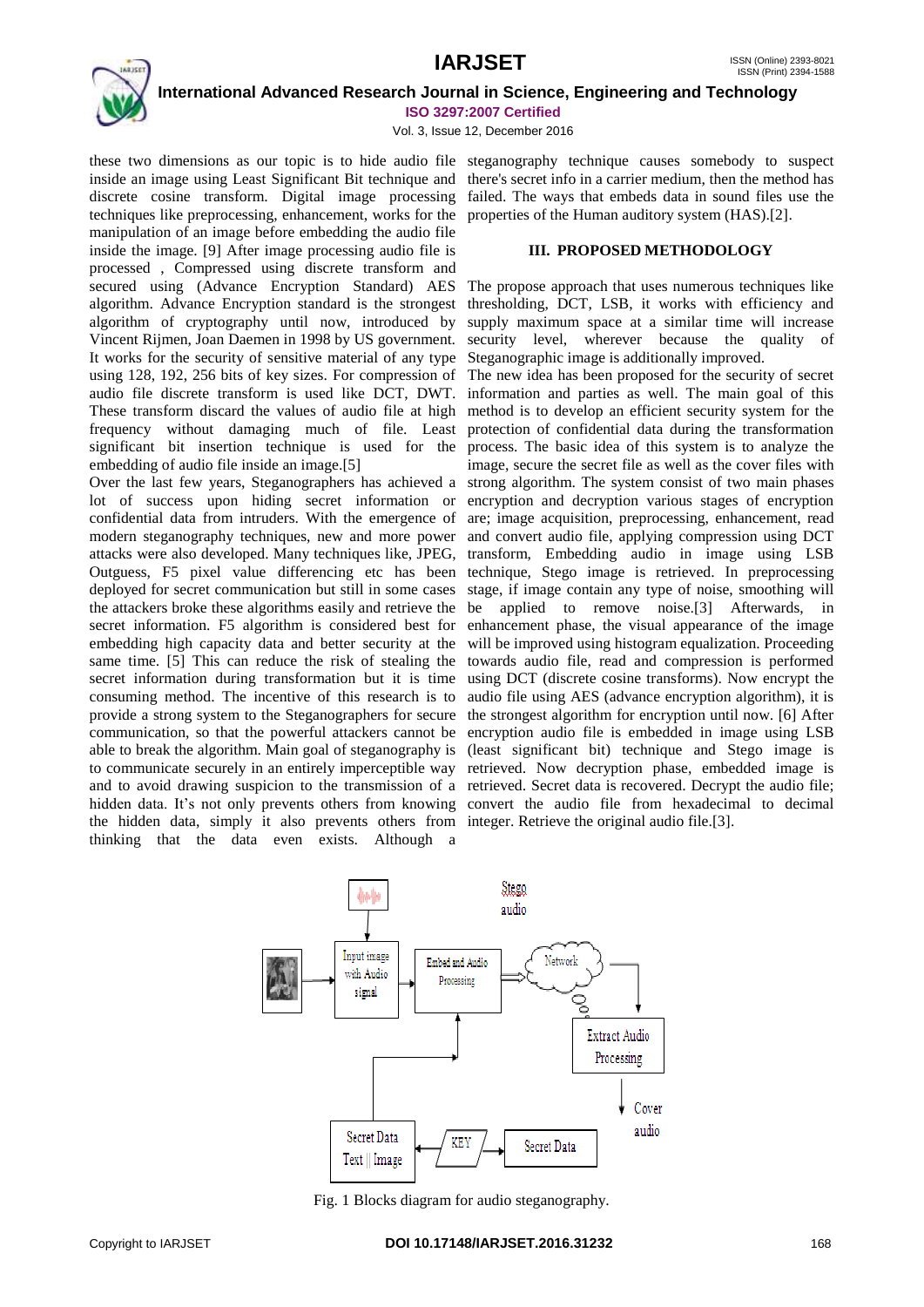## **International Advanced Research Journal in Science, Engineering and Technology**

#### **ISO 3297:2007 Certified**

Vol. 3, Issue 12, December 2016



Fig.2 Flow chart of propose solution

The propose solution is analyzed on the basis of PSNR (peak signal to noise ratio) and MSE (mean square error) frequency. Whereas PSNR is used to measure the image quality of original and Stego image. Generally, high value of PSNR indicates that Stego image is of higher quality. [5] MSE is a risk function that represents average square error between the original image and Stego image.

### A. MSE

The Mean Square Error (MSE) and the Peak Signal to Noise Ratio (PSNR) are the two error metrics used to compare image compression quality. The MSE represents the cumulative squared error between the compressed and the original image, whereas PSNR represents a measure of the peak error.

The lower the value of MSE, the lower the error:

$$
MSE = \frac{\sum_{M,N} [I_1(M,N) - I_2(M,N)]^2}{M*N}
$$

### B. PSNR

To compute the PSNR, the block first calculates the meansquared error using the following equation: In the previous equation, M and N are the number of rows and columns in the input images, respectively. Then the block computes the PSNR using the following equation:

$$
PSNR = 10\log_{10}\frac{R^2}{MSE}
$$

In the previous equation, R is the maximum fluctuation in the input image data type.



### **IV. RESULT & DISCUSSION**

The The simple LSB technique is applied on the images below. Single bit of each byte is manipulated using LSB and the change is too minor that it can"t be seen by naked eye. After implementation Original-images, Embeddedimages along with their histograms are shown respectively.



(a)Before Embedding (b) After Embedding